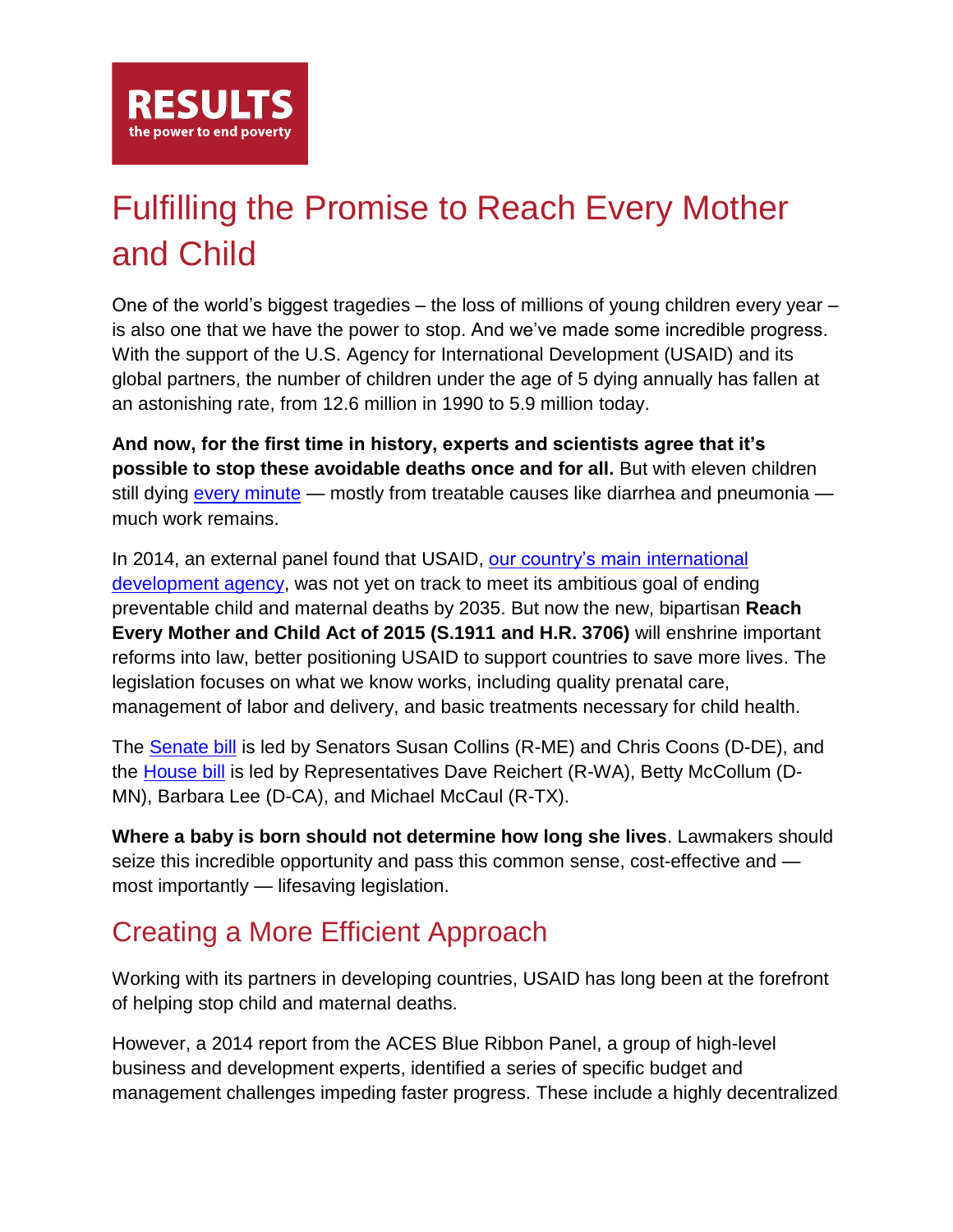planning and decision-making process, a lack of flexibility, and fragmented data collection that makes it difficult to measure progress.<sup>1</sup>

USAID has already implemented a number of the panel's suggested reforms. This includes creating clear benchmarks for success, appointing a coordinator to manage the entire strategy, and realigning \$2.9 billion in funds to save 500,000 additional lives by the end of 2015 alone. This is major progress, but will not be enough to achieve the ultimate goal of ending preventable child and maternal deaths.



## What Will This Legislation Do?

The Reach Act will hold USAID accountable for sticking to its promises. Without requiring additional funding, it will ensure USAID:

- Develops a U.S. Government strategy to end preventable child and maternal deaths with ambitious, clear, and measurable goals;
- Increases accountability and transparency at all levels;
- Focuses on the poorest and most vulnerable populations, and recognizes the unique needs within different countries and communities;
- Scales up what's proven to work and save the most lives, while reporting against clear targets;
- Codifies a Child and Maternal Survival Coordinator responsible for oversight;
- Creates new, innovative funding sources to complement U.S. investment; and

l <sup>1</sup> Blue Ribbon Advisory Panel Report on USAID, June 2014